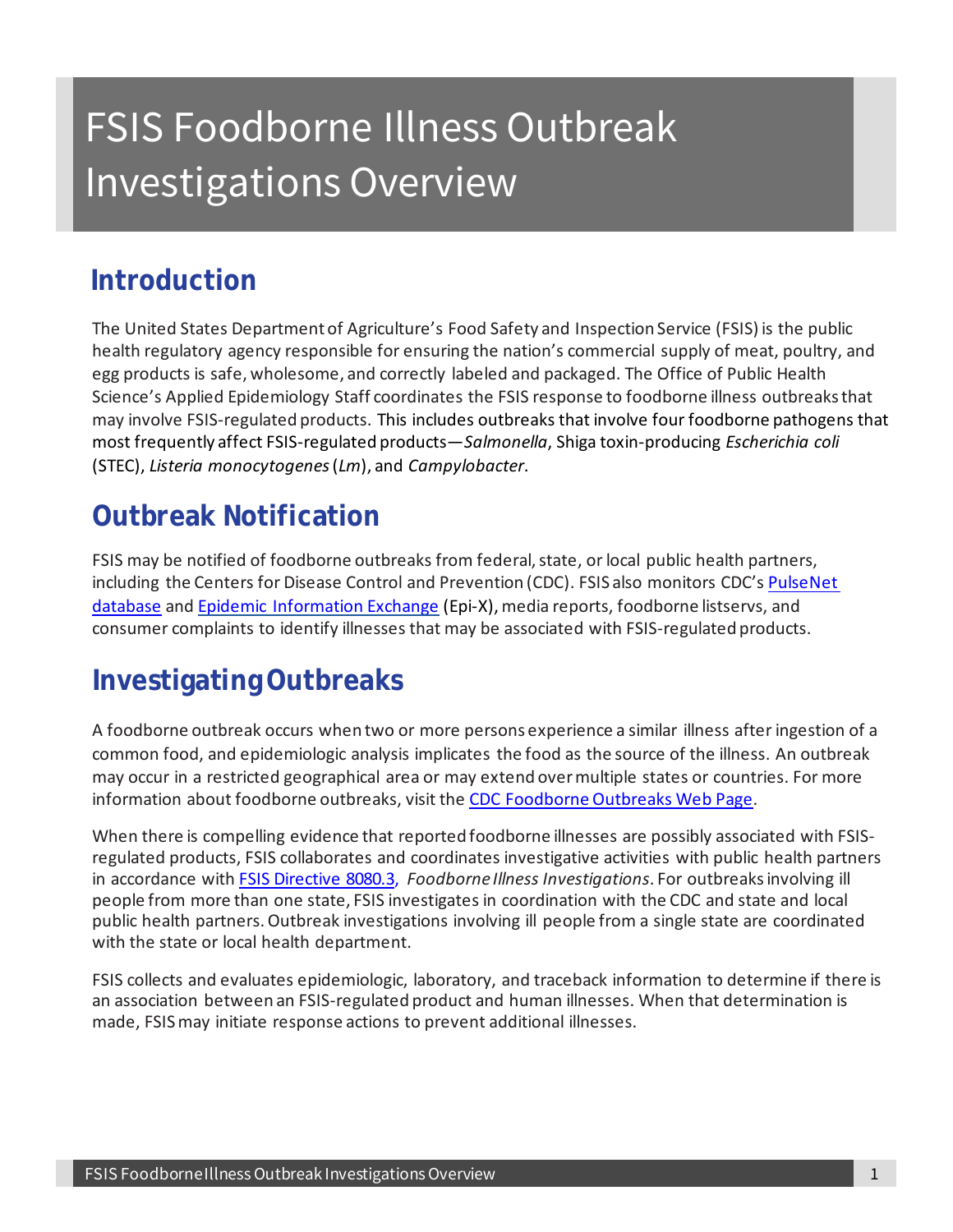#### Epidemiologic Information

Epidemiologic information includes details from ill people such as where they live, when they got sick, what foods they consumed, and where and when they purchased these foods. Additional specifics on food exposures, for example, reports of eating ground beef that was undercooked, are also helpful when trying to determine a food vehicle. Health officials conduct interviews with ill people to gather epidemiologic information and use interview data to identify potential commonalities that may point to the illness source. In addition to looking for common food exposures among ill people, health officials also compare interview data to historical food exposure data to determine if ill people are reporting an exposure (e.g., ground beef) more than would normally be expected.

#### Laboratory Information

Laboratory information includes a comparison of bacteria collected from people, foods, animals, or the environment to see if the bacteria are genetically similar. FSIS, CDC, and other federal, state, and local public health partners collect and analyze samples, and use laboratory technology to identify and investigate outbreaks of foodborne illness. In April 2019, FSIS laboratories discontinued use of pulsedfield gel electrophoresis (PFGE) and fully transitioned to whole genome sequencing (WGS), a powerful tool that assesses genetic similarities between foodborne bacteria. WGS is used to detect differences (mutations) within the genetic code (genome) that distinguish how closely, or distantly related bacteria are from each other. Generally, a pair or group of bacteria distinguished by very few mutations are more closely related and more likely to share a common source. WGS helps scientists and investigators generate ideas about what food product might be making people sick and can help to direct resources and guide next steps during an investigation.

#### Traceback Information

When detailed information about the foods ill people consumed is available (e.g., purchase information and packaging details such as brand name, lot codes, and establishment number), investigators conduct traceback to determine if there is a common source, such as where the products were sold, distributed, or produced. Food purchase information such as paper receipts and transaction records from store loyalty programs or meal delivery services can provide details about what people ate prior to becoming ill. Additionally, credit card transactions pulled from a store system can provide purchase records. In some cases, consumers may have leftover packaging in their home with details that can be shared with public health investigators. Public health investigators limit information requests to information relevant to the investigation, protect personally identifiable information, and only share information with other public health partners on a need to know basis to investigate the outbreak. Once the purchase location and product details are available, investigators may collect additional records and conduct an environmental assessment at a restaurant or retail location to determine if there are factors that may be related to the outbreak. For example, environmental assessment findings may reveal that a product was not properly cooked or handled and if there were opportunities for cross-contamination.

Detailed product information, along with invoices, are important for investigators to trace a product from a retail location or restaurant back to a federally-inspected slaughter or processing facility. Once an FSIS-regulated establishment is identified, investigators may gather additional information and review processes at the establishment to determine if there are any findings that may be related to the outbreak.

#### FSIS Response Actions

Depending on the evidence collected during an investigation, FSIS may have enough detailed exposure and product information to take actions to prevent additional illnesses. Actions may include requesting an establishment to recall product associated with the outbreak from commerce and issuing a press